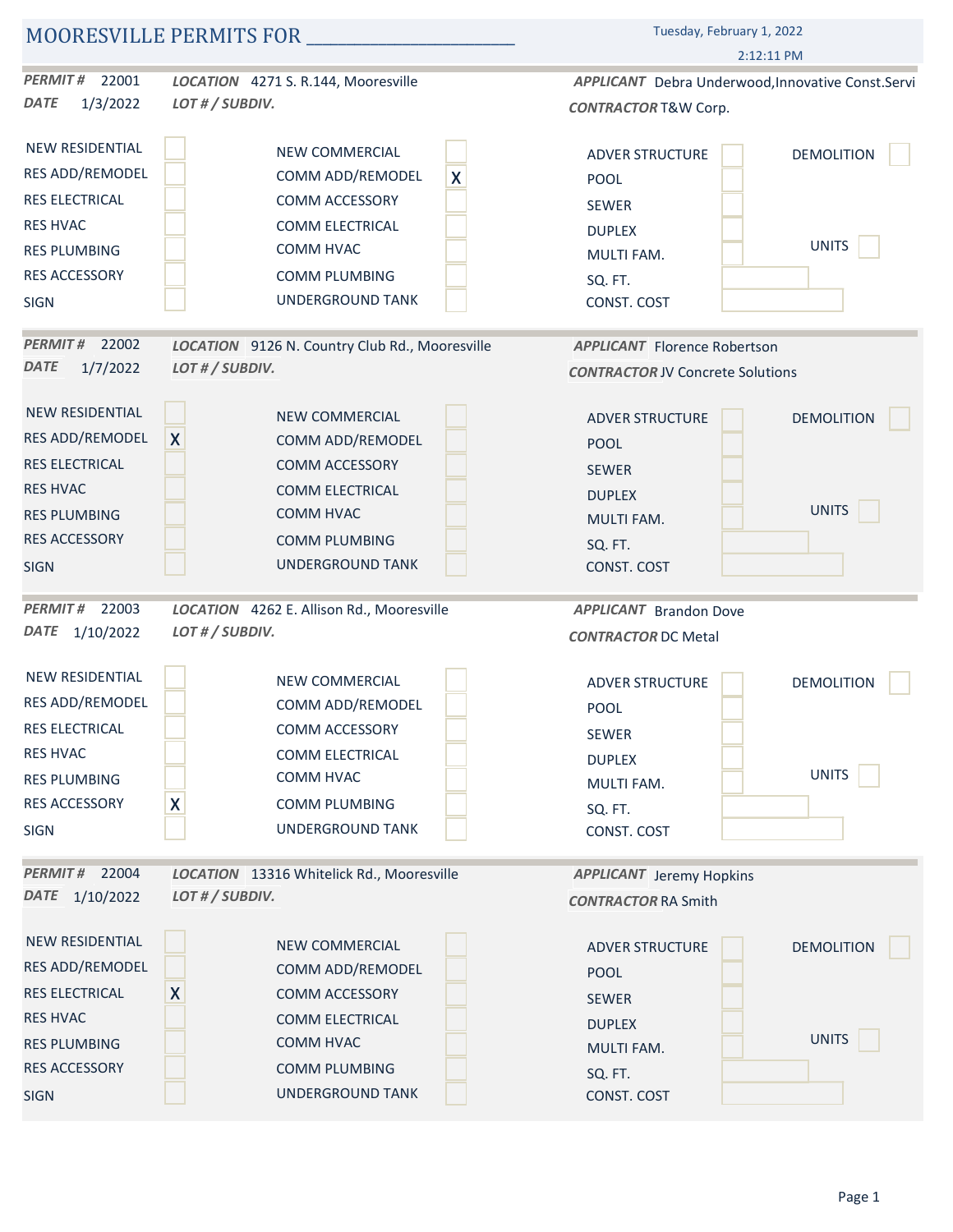| <b>PERMIT# 22005</b>    | LOCATION N. Slideoff Rd., Camby                 | <b>APPLICANT</b> Joe Stanley-Pollard Electric    |                   |
|-------------------------|-------------------------------------------------|--------------------------------------------------|-------------------|
| DATE 1/10/2022          | LOT # / SUBDIV. N. Slideoff and Heartland Blvd. | <b>CONTRACTOR Pollard Electric</b>               |                   |
| <b>NEW RESIDENTIAL</b>  | NEW COMMERCIAL                                  | <b>ADVER STRUCTURE</b>                           | <b>DEMOLITION</b> |
| RES ADD/REMODEL         | COMM ADD/REMODEL                                | POOL                                             |                   |
| <b>RES ELECTRICAL</b>   | COMM ACCESSORY                                  | SEWER                                            |                   |
| <b>RES HVAC</b>         | X<br>COMM ELECTRICAL                            |                                                  |                   |
| <b>RES PLUMBING</b>     | COMM HVAC                                       | <b>DUPLEX</b><br>MULTI FAM.                      | <b>UNITS</b>      |
| RES ACCESSORY           | <b>COMM PLUMBING</b>                            | SQ. FT.                                          |                   |
| SIGN                    | UNDERGROUND TANK                                | CONST. COST                                      |                   |
| PERMIT# 22006           | <b>LOCATION</b> 3 Fields St., Mooresville       | <b>APPLICANT</b> Joe Stanley-Poolard Electric    |                   |
| DATE 1/10/2022          | LOT # / SUBDIV.                                 | <b>CONTRACTOR Pollard Electric</b>               |                   |
| NEW RESIDENTIAL         | NEW COMMERCIAL                                  | <b>ADVER STRUCTURE</b>                           | <b>DEMOLITION</b> |
| <b>RES ADD/REMODEL</b>  | COMM ADD/REMODEL                                | POOL                                             |                   |
| <b>RES ELECTRICAL</b>   | COMM ACCESSORY                                  | SEWER                                            |                   |
| <b>RES HVAC</b>         | COMM ELECTRICAL<br>X                            | <b>DUPLEX</b>                                    |                   |
| <b>RES PLUMBING</b>     | COMM HVAC                                       | <b>MULTI FAM.</b>                                | <b>UNITS</b>      |
| <b>RES ACCESSORY</b>    | <b>COMM PLUMBING</b>                            | SQ. FT.                                          |                   |
| <b>SIGN</b>             | UNDERGROUND TANK                                | CONST. COST                                      |                   |
| 22007<br><b>PERMIT#</b> | LOCATION 930 N. Indiana St., Mooresville        | <b>APPLICANT</b> Dave Allen                      |                   |
| DATE 1/11/2022          | LOT # / SUBDIV.                                 | <b>CONTRACTOR</b>                                |                   |
| <b>NEW RESIDENTIAL</b>  | <b>NEW COMMERCIAL</b>                           | <b>ADVER STRUCTURE</b>                           | <b>DEMOLITION</b> |
| RES ADD/REMODEL         | COMM ADD/REMODEL                                | POOL                                             |                   |
| RES ELECTRICAL          | X<br>COMM ACCESSORY                             | SEWER                                            |                   |
| <b>RES HVAC</b>         | COMM ELECTRICAL                                 | <b>DUPLEX</b>                                    |                   |
| <b>RES PLUMBING</b>     | COMM HVAC                                       | MULTI FAM.                                       | <b>UNITS</b>      |
| RES ACCESSORY           | COMM PLUMBING                                   | SQ. FT.                                          |                   |
| SIGN                    | UNDERGROUND TANK                                | CONST. COST                                      |                   |
| PERMIT# 22008           | LOCATION 1150 S. R. 144, Mooresville            | <b>APPLICANT</b> Good Shepherd Baptist Church    |                   |
| DATE 1/13/2022          | LOT # / SUBDIV.                                 | <b>CONTRACTOR Stephens Springs-Matt Stephens</b> |                   |
| <b>NEW RESIDENTIAL</b>  | <b>NEW COMMERCIAL</b>                           | <b>ADVER STRUCTURE</b>                           | <b>DEMOLITION</b> |
| <b>RES ADD/REMODEL</b>  | COMM ADD/REMODEL                                | POOL                                             |                   |
| <b>RES ELECTRICAL</b>   | <b>COMM ACCESSORY</b><br>X                      | SEWER                                            |                   |
| <b>RES HVAC</b>         | COMM ELECTRICAL                                 | <b>DUPLEX</b>                                    |                   |
| <b>RES PLUMBING</b>     | COMM HVAC                                       | <b>MULTI FAM.</b>                                | <b>UNITS</b>      |
| RES ACCESSORY           | <b>COMM PLUMBING</b>                            | SQ. FT.                                          |                   |
| <b>SIGN</b>             | UNDERGROUND TANK                                | CONST. COST                                      |                   |
|                         |                                                 |                                                  |                   |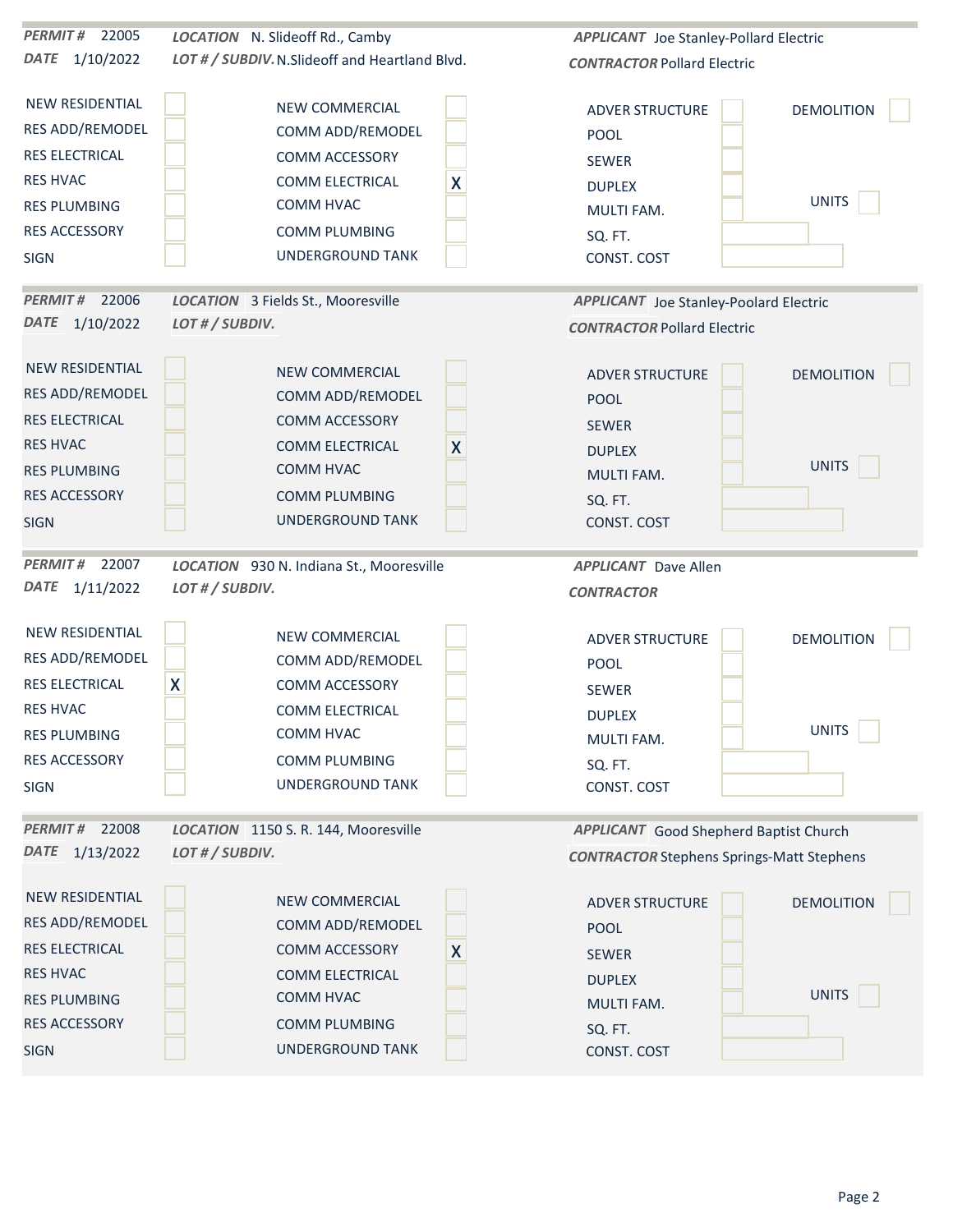| 22009<br><b>PERMIT#</b>         | LOCATION 13115 N. Departure Blvd. W, Camby         | <b>APPLICANT</b> Rawley Hicks       |                   |
|---------------------------------|----------------------------------------------------|-------------------------------------|-------------------|
| DATE 1/13/2022                  | LOT # / SUBDIV. North Madison Crossing Lot #53     | <b>CONTRACTOR Terry Pyatt</b>       |                   |
|                                 |                                                    |                                     |                   |
| NEW RESIDENTIAL                 | $\boldsymbol{\mathsf{X}}$<br><b>NEW COMMERCIAL</b> | <b>ADVER STRUCTURE</b>              | <b>DEMOLITION</b> |
| RES ADD/REMODEL                 | COMM ADD/REMODEL                                   | POOL                                |                   |
| RES ELECTRICAL                  | COMM ACCESSORY                                     | SEWER                               |                   |
| <b>RES HVAC</b>                 | COMM ELECTRICAL                                    | <b>DUPLEX</b>                       |                   |
| <b>RES PLUMBING</b>             | COMM HVAC                                          | MULTI FAM.                          | <b>UNITS</b>      |
| RES ACCESSORY                   | <b>COMM PLUMBING</b>                               | SQ. FT.                             |                   |
| <b>SIGN</b>                     | <b>UNDERGROUND TANK</b>                            | CONST. COST                         |                   |
| PERMIT# 22010                   | LOCATION 13199 N. Landing Circle W., Camby         | <b>APPLICANT</b> Rawley Hicks       |                   |
| DATE 1/13/2022                  | LOT # / SUBDIV. North Madison Crossing Lot #118    | <b>CONTRACTOR Terry Pyatt</b>       |                   |
|                                 |                                                    |                                     |                   |
| NEW RESIDENTIAL                 | $\boldsymbol{X}$<br><b>NEW COMMERCIAL</b>          | ADVER STRUCTURE                     | <b>DEMOLITION</b> |
| RES ADD/REMODEL                 | COMM ADD/REMODEL                                   | POOL                                |                   |
| <b>RES ELECTRICAL</b>           | <b>COMM ACCESSORY</b>                              | SEWER                               |                   |
| <b>RES HVAC</b>                 | <b>COMM ELECTRICAL</b>                             | <b>DUPLEX</b>                       |                   |
| <b>RES PLUMBING</b>             | COMM HVAC                                          | <b>MULTI FAM.</b>                   | <b>UNITS</b>      |
| <b>RES ACCESSORY</b>            | <b>COMM PLUMBING</b>                               | SQ. FT.                             |                   |
| <b>SIGN</b>                     | UNDERGROUND TANK                                   | CONST. COST                         |                   |
| 22011<br><b>PERMIT#</b>         | LOCATION 605 St. Rd. 267, Mooresville              | <b>APPLICANT</b> Whites Electrical  |                   |
| DATE 1/13/2022                  | LOT # / SUBDIV.                                    | <b>CONTRACTOR Whites Electrical</b> |                   |
|                                 |                                                    |                                     |                   |
| <b>NEW RESIDENTIAL</b>          | NEW COMMERCIAL                                     | <b>ADVER STRUCTURE</b>              | <b>DEMOLITION</b> |
| RES ADD/REMODEL                 | COMM ADD/REMODEL                                   | POOL                                |                   |
| RES ELECTRICAL                  | X<br>COMM ACCESSORY                                | SEWER                               |                   |
| <b>RES HVAC</b>                 | <b>COMM ELECTRICAL</b>                             | <b>DUPLEX</b>                       |                   |
| <b>RES PLUMBING</b>             | COMM HVAC                                          | MULTI FAM.                          | <b>UNITS</b>      |
| RES ACCESSORY                   | COMM PLUMBING                                      | SQ. FT.                             |                   |
| SIGN                            | UNDERGROUND TANK                                   | CONST. COST                         |                   |
|                                 |                                                    |                                     |                   |
| PERMIT# 22012<br>DATE 1/13/2022 | LOCATION 11865 Civic Circle, Mooresville           | <b>APPLICANT</b> Jeffery Halcomb    |                   |
|                                 | LOT # / SUBDIV. Village condos.                    | <b>CONTRACTOR Jerrery Halcomb</b>   |                   |
| NEW RESIDENTIAL                 | <b>NEW COMMERCIAL</b>                              | <b>ADVER STRUCTURE</b>              | <b>DEMOLITION</b> |
| RES ADD/REMODEL                 | X<br>COMM ADD/REMODEL                              | <b>POOL</b>                         |                   |
| <b>RES ELECTRICAL</b>           | <b>COMM ACCESSORY</b>                              | SEWER                               |                   |
| <b>RES HVAC</b>                 | COMM ELECTRICAL                                    | <b>DUPLEX</b>                       |                   |
| <b>RES PLUMBING</b>             | COMM HVAC                                          | MULTI FAM.                          | <b>UNITS</b>      |
| RES ACCESSORY                   | <b>COMM PLUMBING</b>                               | SQ. FT.                             |                   |
| <b>SIGN</b>                     | UNDERGROUND TANK                                   | CONST. COST                         |                   |
|                                 |                                                    |                                     |                   |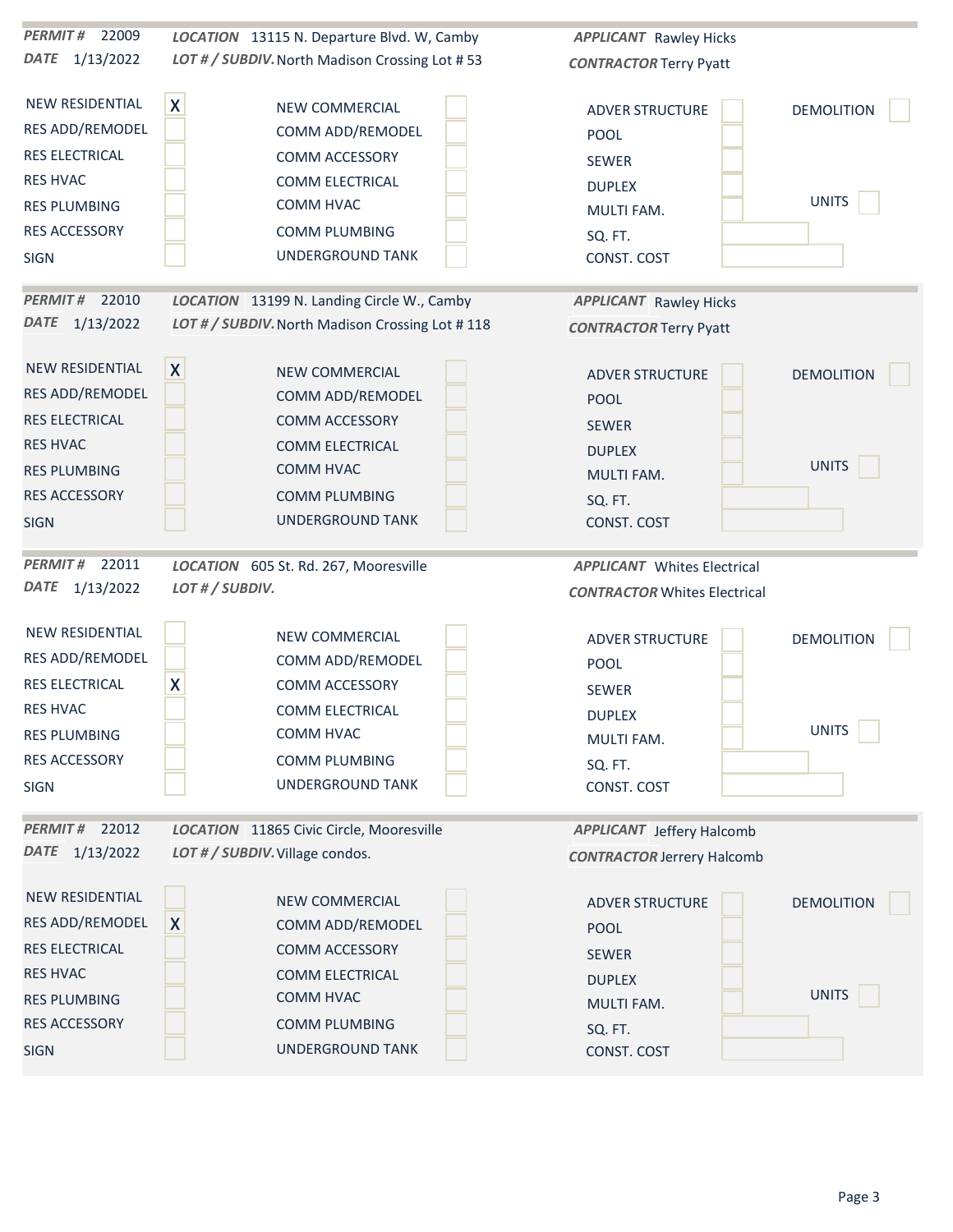| PERMIT# 22013           | LOCATION 5720 Donald Dr. E., Camby              | APPLICANT Jena & Dakotah Edwards  |                   |
|-------------------------|-------------------------------------------------|-----------------------------------|-------------------|
| DATE 1/18/2022          | LOT # / SUBDIV. Collect Acres                   | <b>CONTRACTOR Service Masters</b> |                   |
| <b>NEW RESIDENTIAL</b>  | NEW COMMERCIAL                                  | <b>ADVER STRUCTURE</b>            | <b>DEMOLITION</b> |
| RES ADD/REMODEL         | COMM ADD/REMODEL                                | POOL                              |                   |
| RES ELECTRICAL          | X<br>COMM ACCESSORY                             | SEWER                             |                   |
| <b>RES HVAC</b>         | COMM ELECTRICAL                                 | <b>DUPLEX</b>                     |                   |
| <b>RES PLUMBING</b>     | COMM HVAC                                       | MULTI FAM.                        | <b>UNITS</b>      |
| RES ACCESSORY           | COMM PLUMBING                                   | SQ. FT.                           |                   |
| SIGN                    | UNDERGROUND TANK                                | CONST. COST                       |                   |
| PERMIT# 22014           | LOCATION 13193 N. Landing Circle W., Camby      | <b>APPLICANT</b> Rawley Hicks     |                   |
| DATE 1/19/2022          | LOT # / SUBDIV. North Madison Crossing Lot #117 | <b>CONTRACTOR Terry Pyatt</b>     |                   |
| NEW RESIDENTIAL         | $\boldsymbol{X}$<br>NEW COMMERCIAL              | <b>ADVER STRUCTURE</b>            | <b>DEMOLITION</b> |
| RES ADD/REMODEL         | COMM ADD/REMODEL                                | POOL                              |                   |
| <b>RES ELECTRICAL</b>   | <b>COMM ACCESSORY</b>                           | <b>SEWER</b>                      |                   |
| <b>RES HVAC</b>         | <b>COMM ELECTRICAL</b>                          | <b>DUPLEX</b>                     |                   |
| <b>RES PLUMBING</b>     | COMM HVAC                                       | <b>MULTI FAM.</b>                 | <b>UNITS</b>      |
| <b>RES ACCESSORY</b>    | <b>COMM PLUMBING</b>                            | SQ. FT.                           |                   |
| <b>SIGN</b>             | <b>UNDERGROUND TANK</b>                         | CONST. COST                       |                   |
| <b>PERMIT#</b><br>22015 | LOCATION 13244 N.Landing Circle W., Camby       | <b>APPLICANT</b> Rawley Hicks     |                   |
| DATE 1/21/2022          | LOT # / SUBDIV. North Madison Crossing Lot #104 | <b>CONTRACTOR Terry Pyatt</b>     |                   |
| NEW RESIDENTIAL         | $\mathsf{X}$<br>NEW COMMERCIAL                  | ADVER STRUCTURE                   | <b>DEMOLITION</b> |
| RES ADD/REMODEL         | COMM ADD/REMODEL                                | POOL                              |                   |
| <b>RES ELECTRICAL</b>   | COMM ACCESSORY                                  | SEWER                             |                   |
| <b>RES HVAC</b>         | COMM ELECTRICAL                                 | <b>DUPLEX</b>                     |                   |
| <b>RES PLUMBING</b>     | COMM HVAC                                       | MULTI FAM.                        | <b>UNITS</b>      |
| RES ACCESSORY           | <b>COMM PLUMBING</b>                            | SQ. FT.                           |                   |
| SIGN                    | UNDERGROUND TANK                                | CONST. COST                       |                   |
| PERMIT# 22016           | LOCATION 4436 E.Dayhuff Rd., Mooresville        | <b>APPLICANT</b> David Livingston |                   |
| DATE 1/21/2022          | LOT # / SUBDIV.                                 | <b>CONTRACTOR</b>                 |                   |
| NEW RESIDENTIAL         | $\boldsymbol{X}$<br>NEW COMMERCIAL              | <b>ADVER STRUCTURE</b>            | <b>DEMOLITION</b> |
| <b>RES ADD/REMODEL</b>  | COMM ADD/REMODEL                                | <b>POOL</b>                       |                   |
| <b>RES ELECTRICAL</b>   | COMM ACCESSORY                                  | SEWER                             |                   |
| <b>RES HVAC</b>         | COMM ELECTRICAL                                 | <b>DUPLEX</b>                     |                   |
| <b>RES PLUMBING</b>     | COMM HVAC                                       | <b>MULTI FAM.</b>                 | <b>UNITS</b>      |
| RES ACCESSORY           | <b>COMM PLUMBING</b>                            | SQ. FT.                           |                   |
| <b>SIGN</b>             | UNDERGROUND TANK                                | CONST. COST                       |                   |
|                         |                                                 |                                   |                   |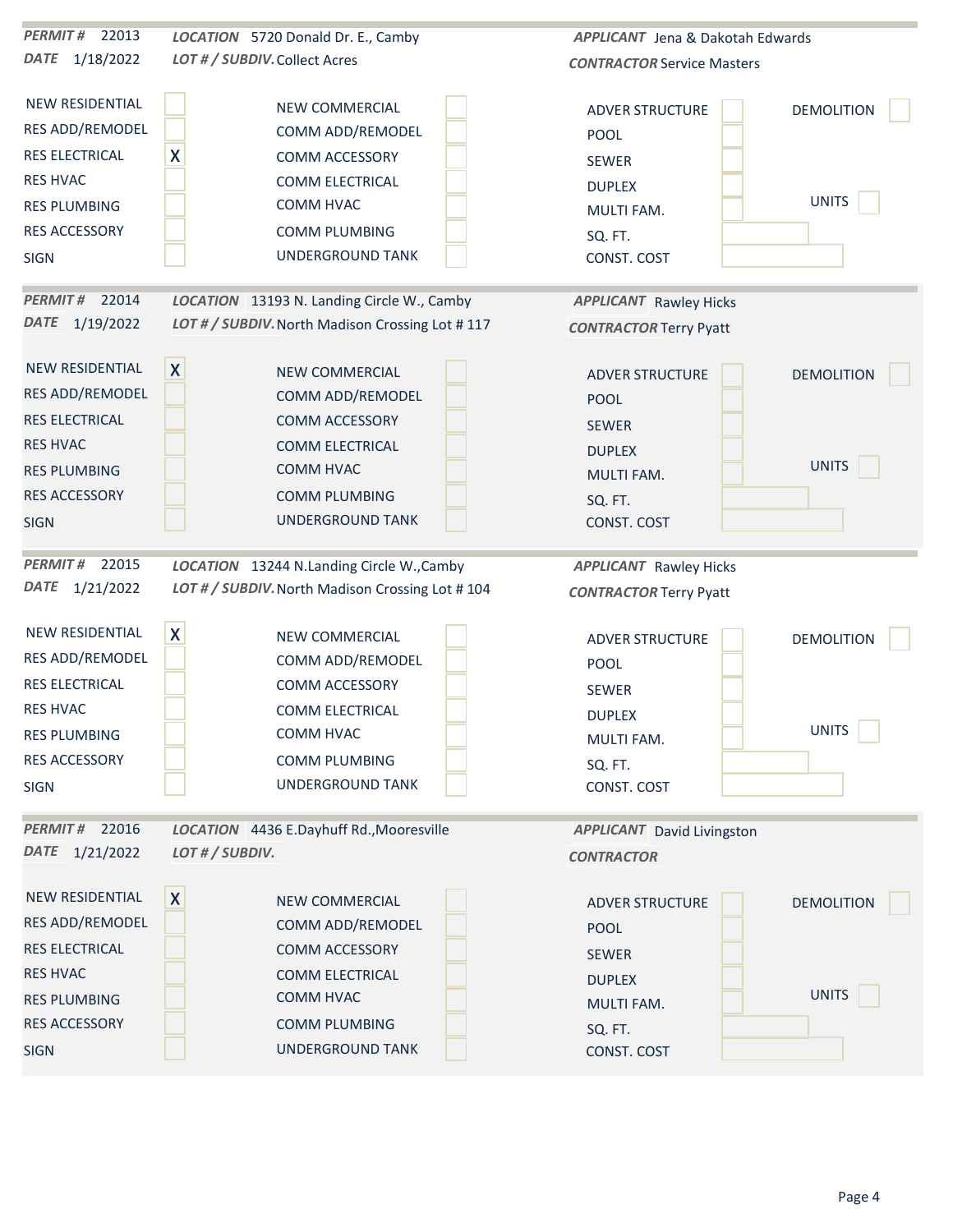| PERMIT# 22017           | LOCATION 203 Millview Ct., Mooresville       | <b>APPLICANT</b> Power Home Solar/Byran Law |
|-------------------------|----------------------------------------------|---------------------------------------------|
| DATE 1/21/2022          | LOT # / SUBDIV.                              | <b>CONTRACTOR Power Home Solar</b>          |
| <b>NEW RESIDENTIAL</b>  | NEW COMMERCIAL                               | <b>ADVER STRUCTURE</b><br><b>DEMOLITION</b> |
| RES ADD/REMODEL         | COMM ADD/REMODEL                             | POOL                                        |
| RES ELECTRICAL          | X<br>COMM ACCESSORY                          | <b>SEWER</b>                                |
| <b>RES HVAC</b>         | <b>COMM ELECTRICAL</b>                       | <b>DUPLEX</b>                               |
| <b>RES PLUMBING</b>     | COMM HVAC                                    | <b>UNITS</b><br>MULTI FAM.                  |
| <b>RES ACCESSORY</b>    | <b>COMM PLUMBING</b>                         | SQ. FT.                                     |
| <b>SIGN</b>             | UNDERGROUND TANK                             | CONST. COST                                 |
| PERMIT# 22018           | LOCATION 432 Monroe St., Mooresville         | <b>APPLICANT</b> Bill Baumgardner           |
| DATE 1/24/2022          | LOT # / SUBDIV.                              | <b>CONTRACTOR Hutcheson Sign</b>            |
| <b>NEW RESIDENTIAL</b>  | NEW COMMERCIAL                               | <b>DEMOLITION</b><br><b>ADVER STRUCTURE</b> |
| <b>RES ADD/REMODEL</b>  | COMM ADD/REMODEL                             | <b>POOL</b>                                 |
| <b>RES ELECTRICAL</b>   | COMM ACCESSORY                               | <b>SEWER</b>                                |
| <b>RES HVAC</b>         | COMM ELECTRICAL                              | <b>DUPLEX</b>                               |
| <b>RES PLUMBING</b>     | COMM HVAC                                    | UNITS<br>MULTI FAM.                         |
| <b>RES ACCESSORY</b>    | <b>COMM PLUMBING</b>                         | SQ. FT.                                     |
| <b>SIGN</b>             | $\mathsf{X}$<br><b>UNDERGROUND TANK</b>      | CONST. COST                                 |
| <b>PERMIT#</b><br>22019 | LOCATION 582 Arlington Dr., Mooresville      | APPLICANT Jason Lambert                     |
| DATE 1/24/2022          | LOT # / SUBDIV.                              | <b>CONTRACTOR Stuart Electric</b>           |
| <b>NEW RESIDENTIAL</b>  |                                              |                                             |
|                         | NEW COMMERCIAL                               | <b>ADVER STRUCTURE</b><br><b>DEMOLITION</b> |
| RES ADD/REMODEL         | COMM ADD/REMODEL                             | POOL                                        |
| RES ELECTRICAL          | X<br>COMM ACCESSORY                          | <b>SEWER</b>                                |
| <b>RES HVAC</b>         | COMM ELECTRICAL                              | <b>DUPLEX</b><br><b>UNITS</b>               |
| <b>RES PLUMBING</b>     | COMM HVAC                                    | MULTI FAM.                                  |
| RES ACCESSORY           | COMM PLUMBING                                | SQ. FT.                                     |
| SIGN                    | UNDERGROUND TANK                             | CONST. COST                                 |
| PERMIT# 22020           | LOCATION 4851 E.Birdsong Trl., Mooresville   | <b>APPLICANT</b> Beacon Builders            |
| DATE 1/25/2022          | LOT # / SUBDIV. Country View Estates Lot #13 | <b>CONTRACTOR Beacon Builders</b>           |
| NEW RESIDENTIAL         | X <br>NEW COMMERCIAL                         | <b>DEMOLITION</b><br><b>ADVER STRUCTURE</b> |
| <b>RES ADD/REMODEL</b>  | COMM ADD/REMODEL                             | <b>POOL</b>                                 |
| <b>RES ELECTRICAL</b>   | COMM ACCESSORY                               | SEWER                                       |
| <b>RES HVAC</b>         | COMM ELECTRICAL                              | <b>DUPLEX</b>                               |
| <b>RES PLUMBING</b>     | COMM HVAC                                    | <b>UNITS</b><br>MULTI FAM.                  |
| RES ACCESSORY           | <b>COMM PLUMBING</b>                         | SQ. FT.                                     |
| <b>SIGN</b>             | UNDERGROUND TANK                             | CONST. COST                                 |
|                         |                                              |                                             |